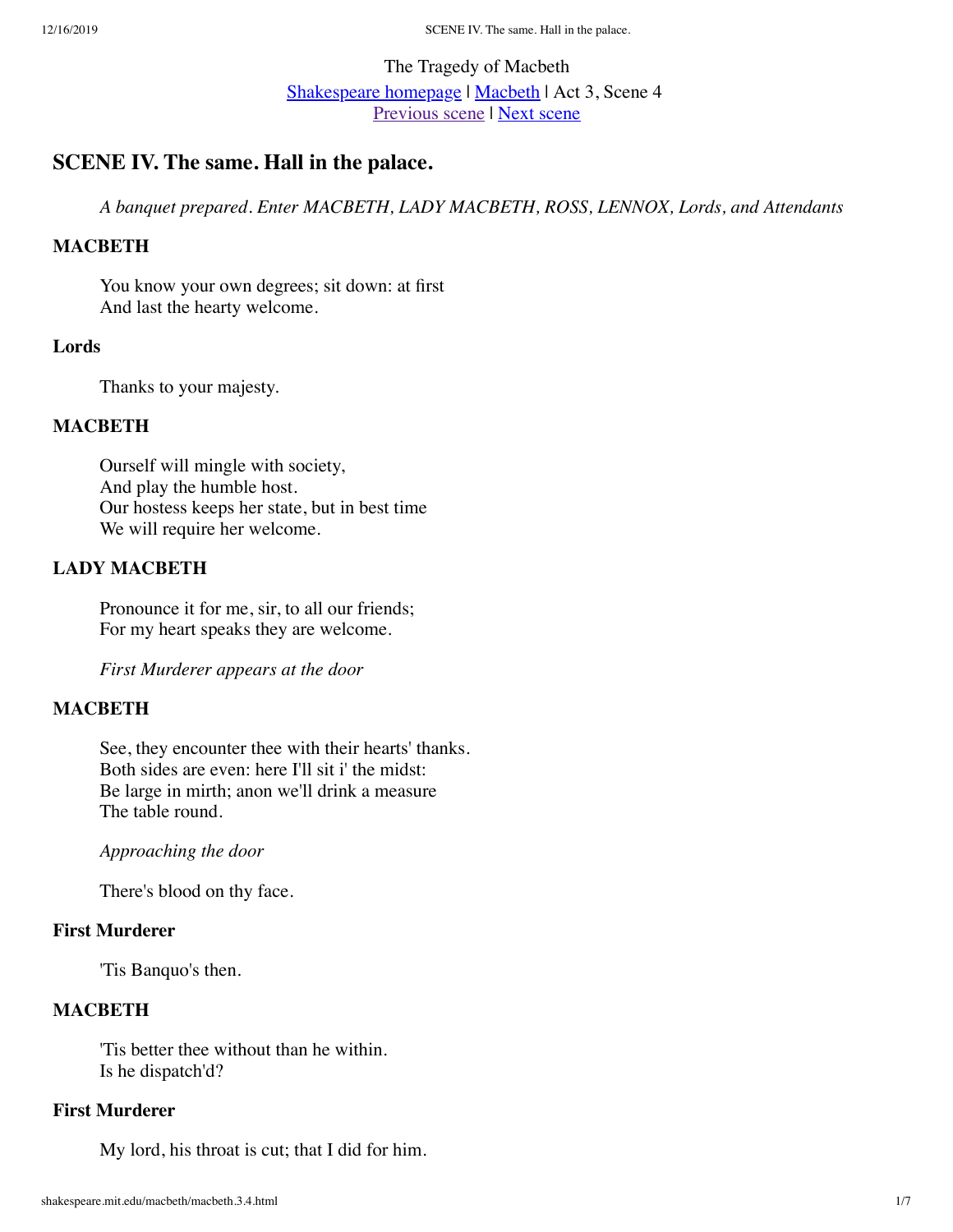#### **MACBETH**

Thou art the best o' the cut-throats: yet he's good That did the like for Fleance: if thou didst it, Thou art the nonpareil.

## **First Murderer**

Most royal sir, Fleance is 'scaped.

## **MACBETH**

Then comes my fit again: I had else been perfect, Whole as the marble, founded as the rock, As broad and general as the casing air: But now I am cabin'd, cribb'd, confined, bound in To saucy doubts and fears. But Banquo's safe?

## **First Murderer**

Ay, my good lord: safe in a ditch he bides, With twenty trenched gashes on his head; The least a death to nature.

### **MACBETH**

Thanks for that: There the grown serpent lies; the worm that's fled

Hath nature that in time will venom breed, No teeth for the present. Get thee gone: to-morrow We'll hear, ourselves, again.

*Exit Murderer*

## **LADY MACBETH**

My royal lord, You do not give the cheer: the feast is sold That is not often vouch'd, while 'tis a-making, 'Tis given with welcome: to feed were best at home; From thence the sauce to meat is ceremony; Meeting were bare without it.

## **MACBETH**

Sweet remembrancer! Now, good digestion wait on appetite, And health on both!

## **LENNOX**

May't please your highness sit.

*The GHOST OF BANQUO enters, and sits in MACBETH's place*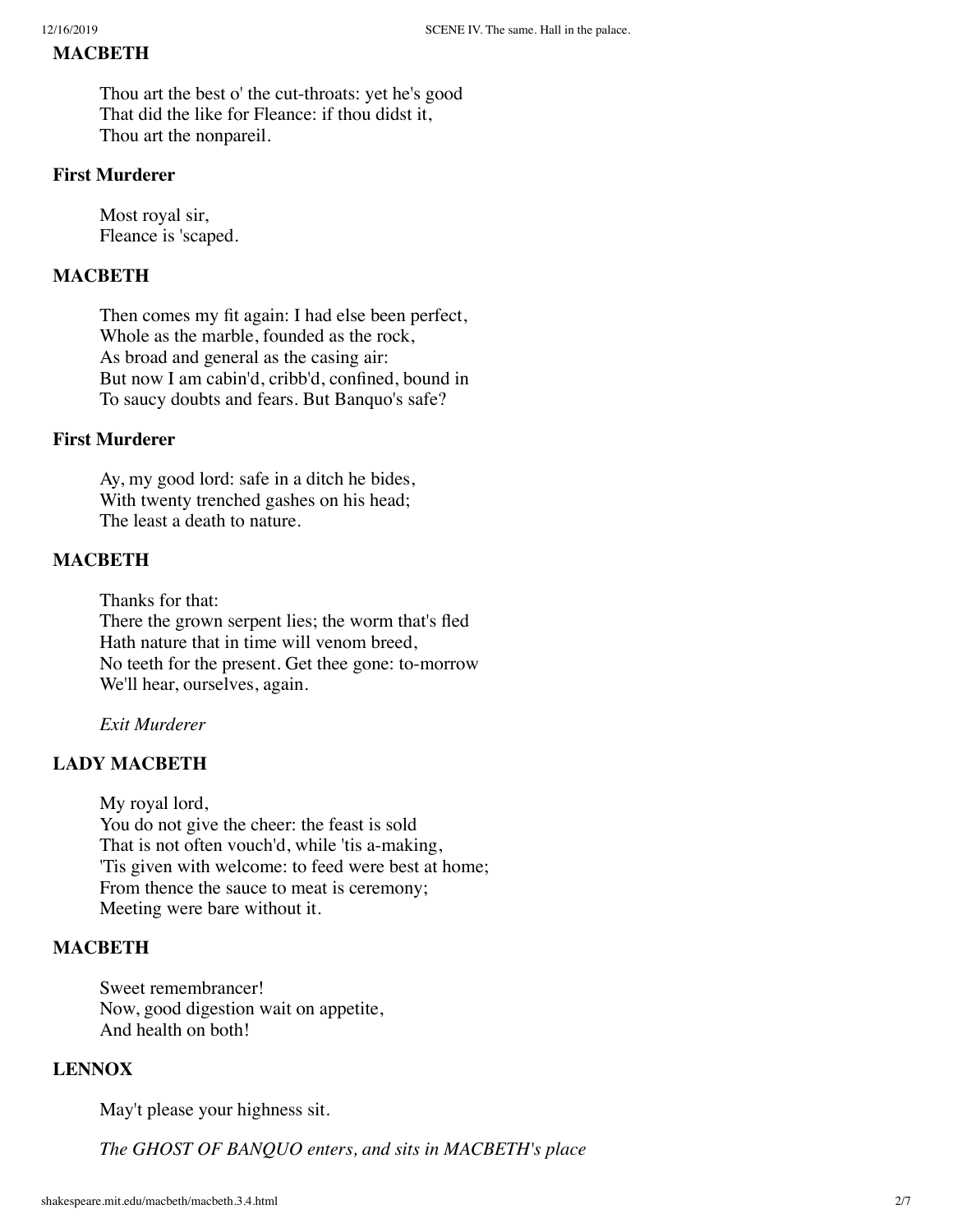### **MACBETH**

Here had we now our country's honour roof'd, Were the graced person of our Banquo present; Who may I rather challenge for unkindness Than pity for mischance!

#### **ROSS**

His absence, sir, Lays blame upon his promise. Please't your highness To grace us with your royal company.

### **MACBETH**

The table's full.

#### **LENNOX**

Here is a place reserved, sir.

#### **MACBETH**

Where?

## **LENNOX**

Here, my good lord. What is't that moves your highness?

### **MACBETH**

Which of you have done this?

#### **Lords**

What, my good lord?

#### **MACBETH**

Thou canst not say I did it: never shake Thy gory locks at me.

#### **ROSS**

Gentlemen, rise: his highness is not well.

#### **LADY MACBETH**

Sit, worthy friends: my lord is often thus, And hath been from his youth: pray you, keep seat; The fit is momentary; upon a thought He will again be well: if much you note him, You shall offend him and extend his passion: Feed, and regard him not. Are you a man?

## **MACBETH**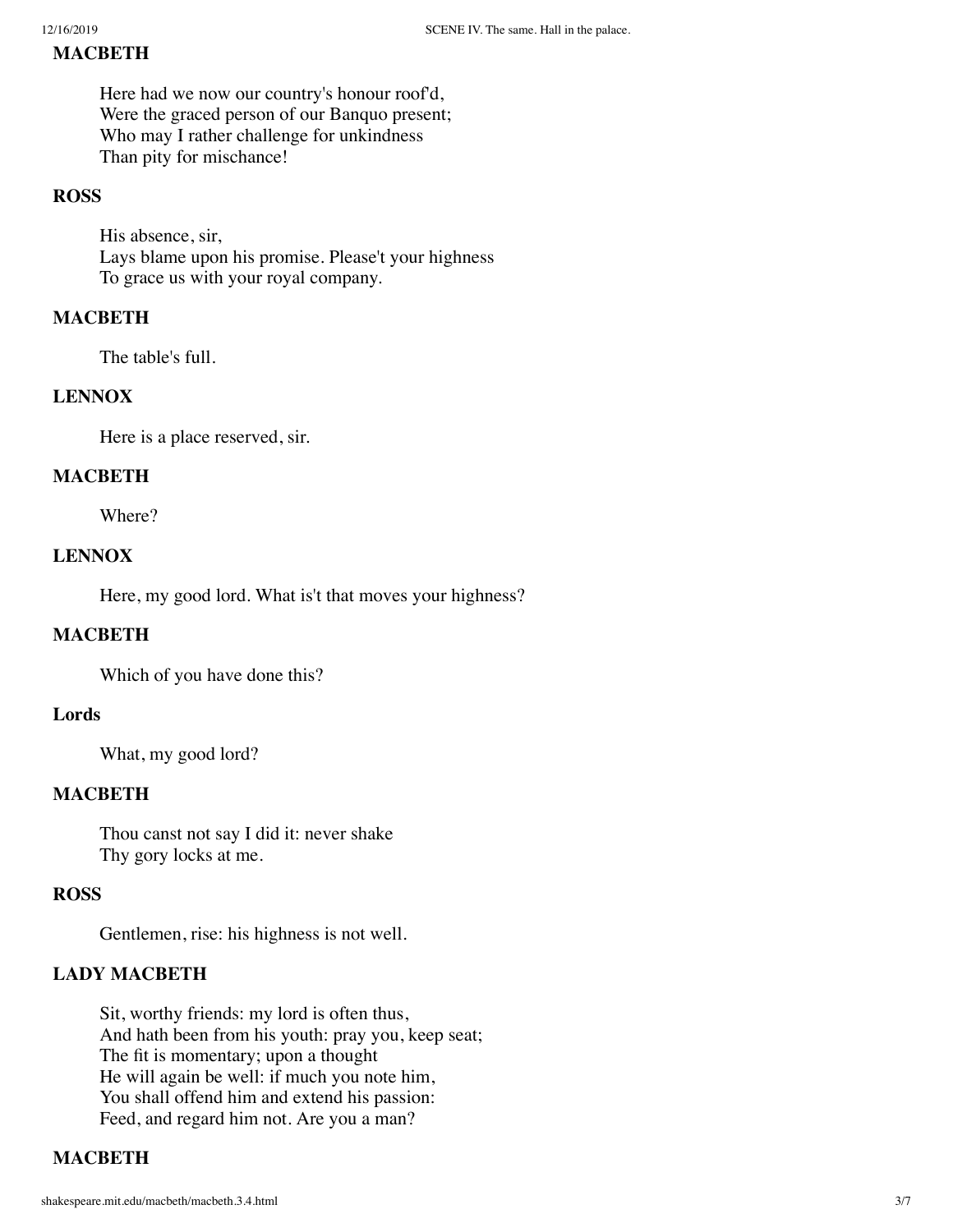Ay, and a bold one, that dare look on that Which might appal the devil.

## **LADY MACBETH**

O proper stuff! This is the very painting of your fear: This is the air-drawn dagger which, you said, Led you to Duncan. O, these flaws and starts, Impostors to true fear, would well become A woman's story at a winter's fire, Authorized by her grandam. Shame itself! Why do you make such faces? When all's done, You look but on a stool.

## **MACBETH**

Prithee, see there! behold! look! lo! how say you? Why, what care I? If thou canst nod, speak too. If charnel-houses and our graves must send Those that we bury back, our monuments Shall be the maws of kites.

*GHOST OF BANQUO vanishes*

## **LADY MACBETH**

What, quite unmann'd in folly?

## **MACBETH**

If I stand here, I saw him.

## **LADY MACBETH**

Fie, for shame!

## **MACBETH**

Blood hath been shed ere now, i' the olden time, Ere human statute purged the gentle weal; Ay, and since too, murders have been perform'd Too terrible for the ear: the times have been, That, when the brains were out, the man would die, And there an end; but now they rise again, With twenty mortal murders on their crowns, And push us from our stools: this is more strange Than such a murder is.

## **LADY MACBETH**

My worthy lord, Your noble friends do lack you.

## **MACBETH**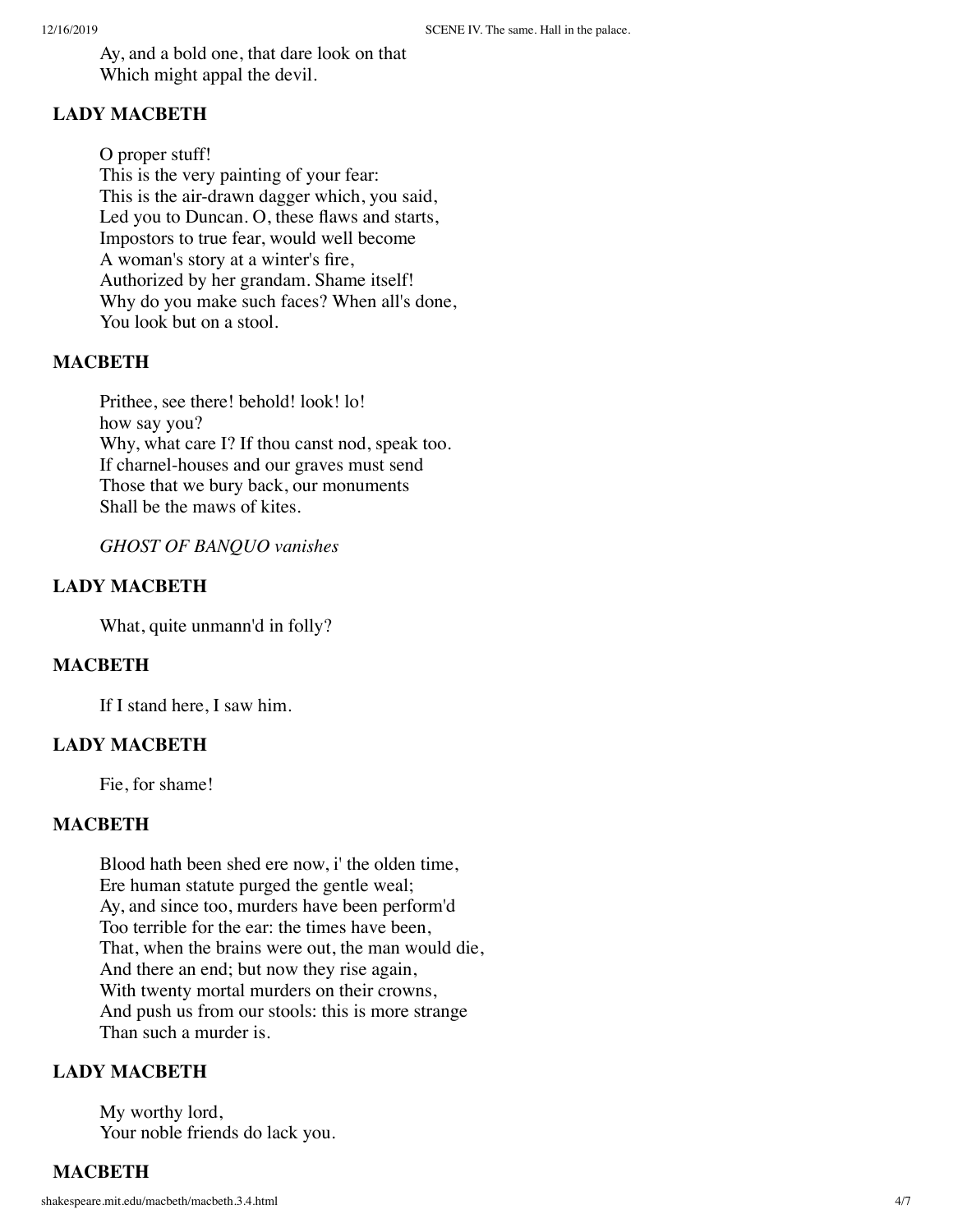I do forget. Do not muse at me, my most worthy friends, I have a strange infirmity, which is nothing To those that know me. Come, love and health to all; Then I'll sit down. Give me some wine; fill full. I drink to the general joy o' the whole table, And to our dear friend Banquo, whom we miss; Would he were here! to all, and him, we thirst, And all to all.

## **Lords**

Our duties, and the pledge.

*Re-enter GHOST OF BANQUO*

## **MACBETH**

Avaunt! and quit my sight! let the earth hide thee! Thy bones are marrowless, thy blood is cold; Thou hast no speculation in those eyes Which thou dost glare with!

## **LADY MACBETH**

Think of this, good peers, But as a thing of custom: 'tis no other; Only it spoils the pleasure of the time.

## **MACBETH**

What man dare, I dare: Approach thou like the rugged Russian bear, The arm'd rhinoceros, or the Hyrcan tiger; Take any shape but that, and my firm nerves Shall never tremble: or be alive again, And dare me to the desert with thy sword; If trembling I inhabit then, protest me The baby of a girl. Hence, horrible shadow! Unreal mockery, hence!

#### *GHOST OF BANQUO vanishes*

Why, so: being gone, I am a man again. Pray you, sit still.

## **LADY MACBETH**

You have displaced the mirth, broke the good meeting, With most admired disorder.

#### **MACBETH**

Can such things be, And overcome us like a summer's cloud, Without our special wonder? You make me strange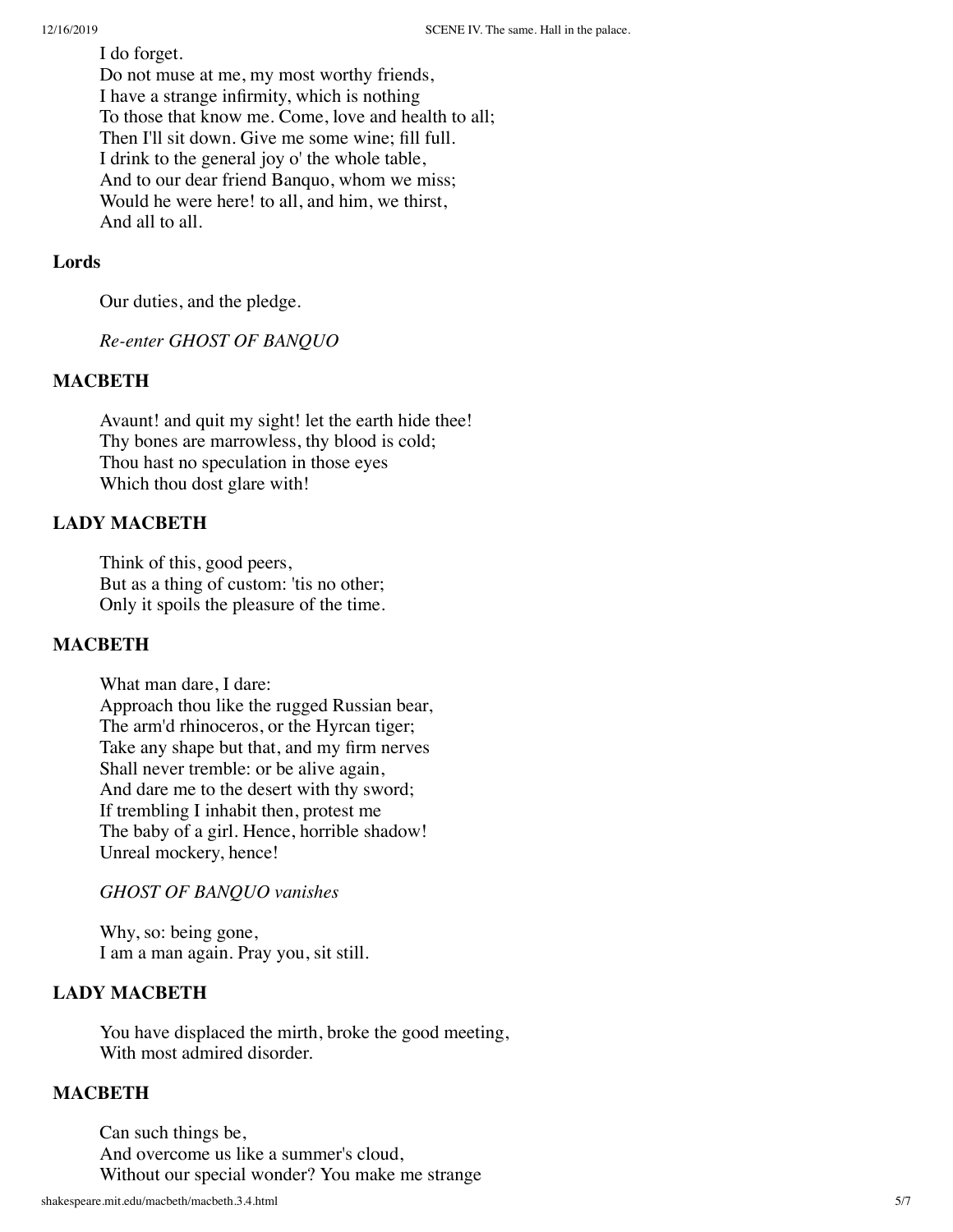Even to the disposition that I owe, When now I think you can behold such sights, And keep the natural ruby of your cheeks, When mine is blanched with fear.

## **ROSS**

What sights, my lord?

## **LADY MACBETH**

I pray you, speak not; he grows worse and worse; Question enrages him. At once, good night: Stand not upon the order of your going, But go at once.

## **LENNOX**

Good night; and better health Attend his majesty!

## **LADY MACBETH**

A kind good night to all!

*Exeunt all but MACBETH and LADY MACBETH*

## **MACBETH**

It will have blood; they say, blood will have blood: Stones have been known to move and trees to speak; Augurs and understood relations have By magot-pies and choughs and rooks brought forth The secret'st man of blood. What is the night?

## **LADY MACBETH**

Almost at odds with morning, which is which.

## **MACBETH**

How say'st thou, that Macduff denies his person At our great bidding?

## **LADY MACBETH**

Did you send to him, sir?

## **MACBETH**

I hear it by the way; but I will send: There's not a one of them but in his house I keep a servant fee'd. I will to-morrow, And betimes I will, to the weird sisters: More shall they speak; for now I am bent to know, By the worst means, the worst. For mine own good,